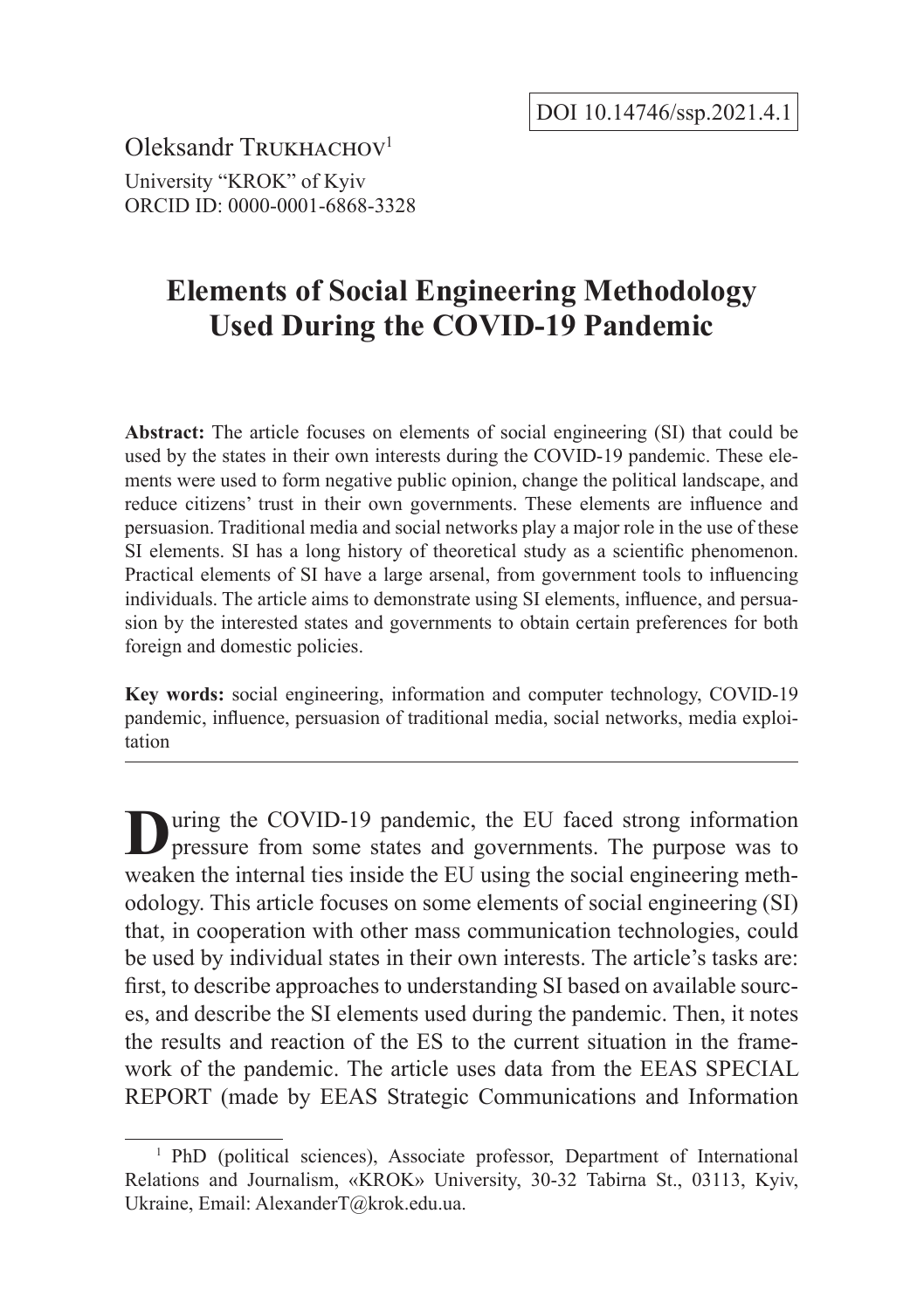Analysis Division) posted on the online platform EUvsDiSiNFO. Two reports from 19.03.2020 and 02.04.2020 are considered and analyzed. Relevant data from monitoring narratives and misinformation for the period are studied. The criteria for the analysis are the availability of SI methods and techniques and the known results of their use.

In literature, the unambiguous use of the term social engineering is theoretically debatable. Today, it does not have one specific designation. The sphere of modern theoretical research of SI can be traced from the works of K. Popper on the structure of social systems to the modern provisions of information and computer technologies (ICT). At the same time, the communicative component is highlighted in the approaches to understanding SI explicitly or implicitly.

One of the first uses of the term social engineering (SI) can be attributed to the monograph of the American author W. H. Tolman *Social engineering* (1909). The author pointed out: "In my studies of social and industrial problems during the last fifteen years, I was impressed with the extent and the variety of efforts that were being made to promote better relations between capital and labor. At first, there was no name for this kind of work. In 1898, for lack of a better term, I called it industrial betterment, a phrase which passed quickly into current use and literature… There is an increasing number of industrialists who are desirous of promoting mutuality in their business. 'Social Engineering' will serve as a handbook of suggestion and guidance for the practical application of the experience of others" (Tolman, 1909, p. vi). This interpretation of the SI differs from all subsequent ones.

Hereafter, the development of SI understanding in the modern context was greatly influenced by the research of K. Popper. In his work *The open society and its enemies* (1966), K. Popper outlined the understanding of SI as "principles of democratic reconstruction of society – principles that I call 'social engineering of private (piecemeal) solutions' or, equivalently, technology of gradual social transformation 'as opposed to' utopian (Utopean) social engineering" (Popper, 1966, p. 30). In it, Popper identifies two main SI methods – "utopian engineering" and "piecemeal engineering," which are designated by him as, "The utopian approach can be described as follows. Every rational action has a specific purpose. Action is rational to the extent that the goal is achieved consciously and consistently, and the chosen means must be consistent with this goal. If we want to act rationally, we must first choose a goal" (Popper, 1966, p. 199), and further, "gradual, sequential or phased engineering. This approach seems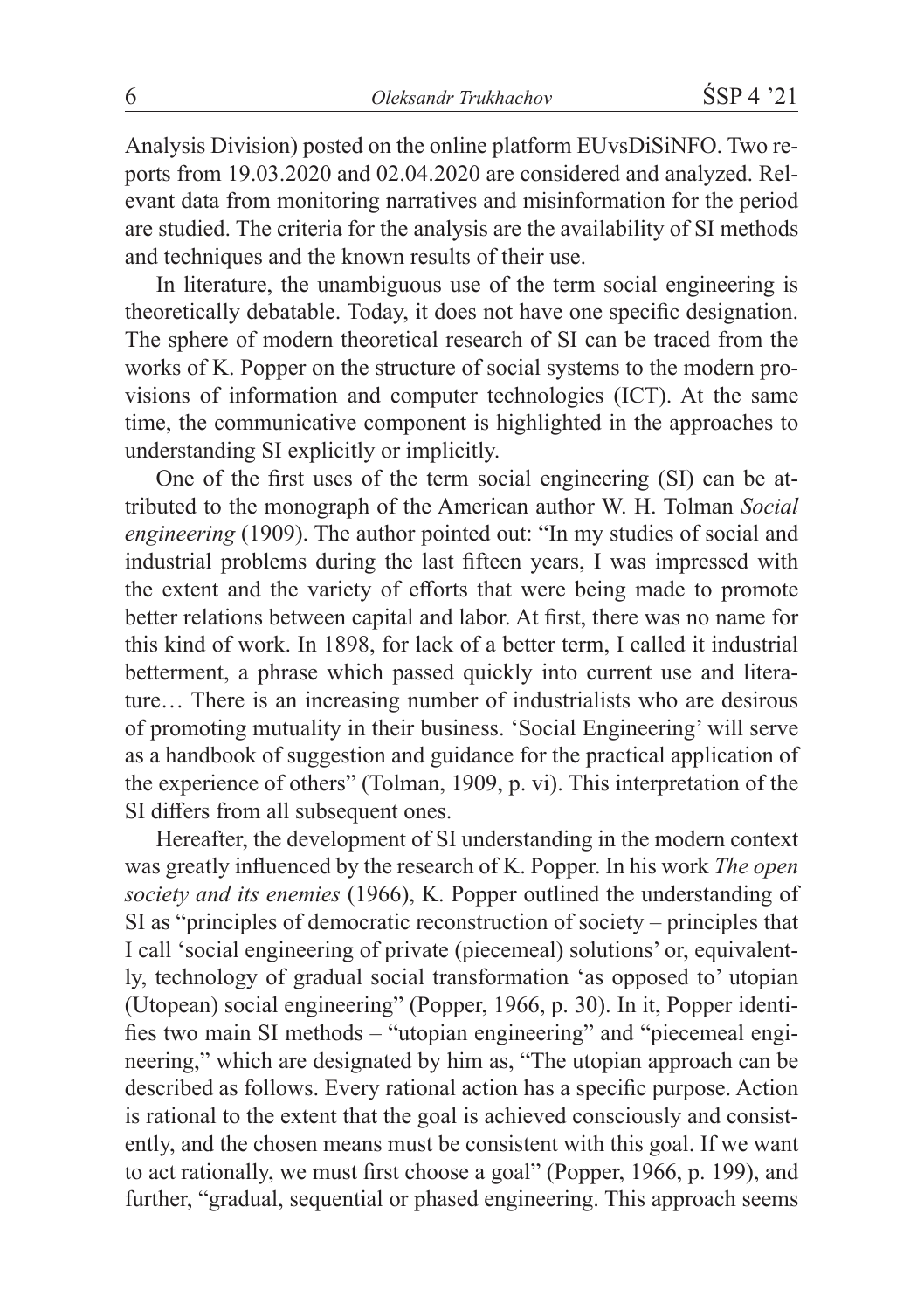to me to be methodologically flawless… an adherent of phased engineering will develop methods for finding the most severe, unbearable social ills, to fight them, and not to seek the greatest ultimate good, seeking to bring it to life" (Popper, 1966, p. 200).

The development of computer, information, and communication technologies (ICT) at the end of the 20th and beginning of the 21st century influenced understanding and using SI methods. SI has received a new interpretation and, accordingly, a new practical application. It led to the formation of new methods and the emergence/use of other SI elements.

In his research *Hacking the Human. Social Engineering Techniques and Security Countermeasures* (2008), I. Mann noted that social engineering could be defined as "to manipulate people, by deception, into giving out information, or performing an action." His definition captures the distinctive aspects of targeting people and their manipulation, combined with the two main outcomes – direct loss of information and the achievement of some action desired by the attacker (Mann, 2008, p. 11).

Chr. Hadnagy gives another SI meaning in *Social Engineering: The Art of Human Hacking* (2011): "social engineering is the art or better yet, science, of skillfully maneuvering human beings to take action in some aspect of their lives… This definition broadens the horizons of social engineers everywhere. Social engineering is used in everyday life in the way children get their parents to give in to their demands. It is used in the way teachers interact with their students, in the way doctors, lawyers, or psychologists obtain information from their patients or clients. It is used in law enforcement, and in dating – it is truly used in every human interaction from babies to politicians and everyone in between. I like to take that definition a step further and say that a true definition of social engineering is the act of manipulating a person to take an action that may or may not be in the 'target's' best interest. This may include obtaining information, gaining access, or getting the target to take certain action… Social engineering is not just one action, but a collection of the skills mentioned in the framework that when put together make up the action, the skill, and the science I call social engineering" (Hadnagy, 2011, p. 7). Ch. Hadnagy presented a more specific approach to SI designation in *Unmasking the Social Engineer: The Human Element of Security* (2014), in which the influence of communication theories is traced: "…social engineering as any act that influences someone to take an action that may or may not be in his or her best interest… Social engineering in its malicious form is usually categorized into three different areas… at each: phishing, phone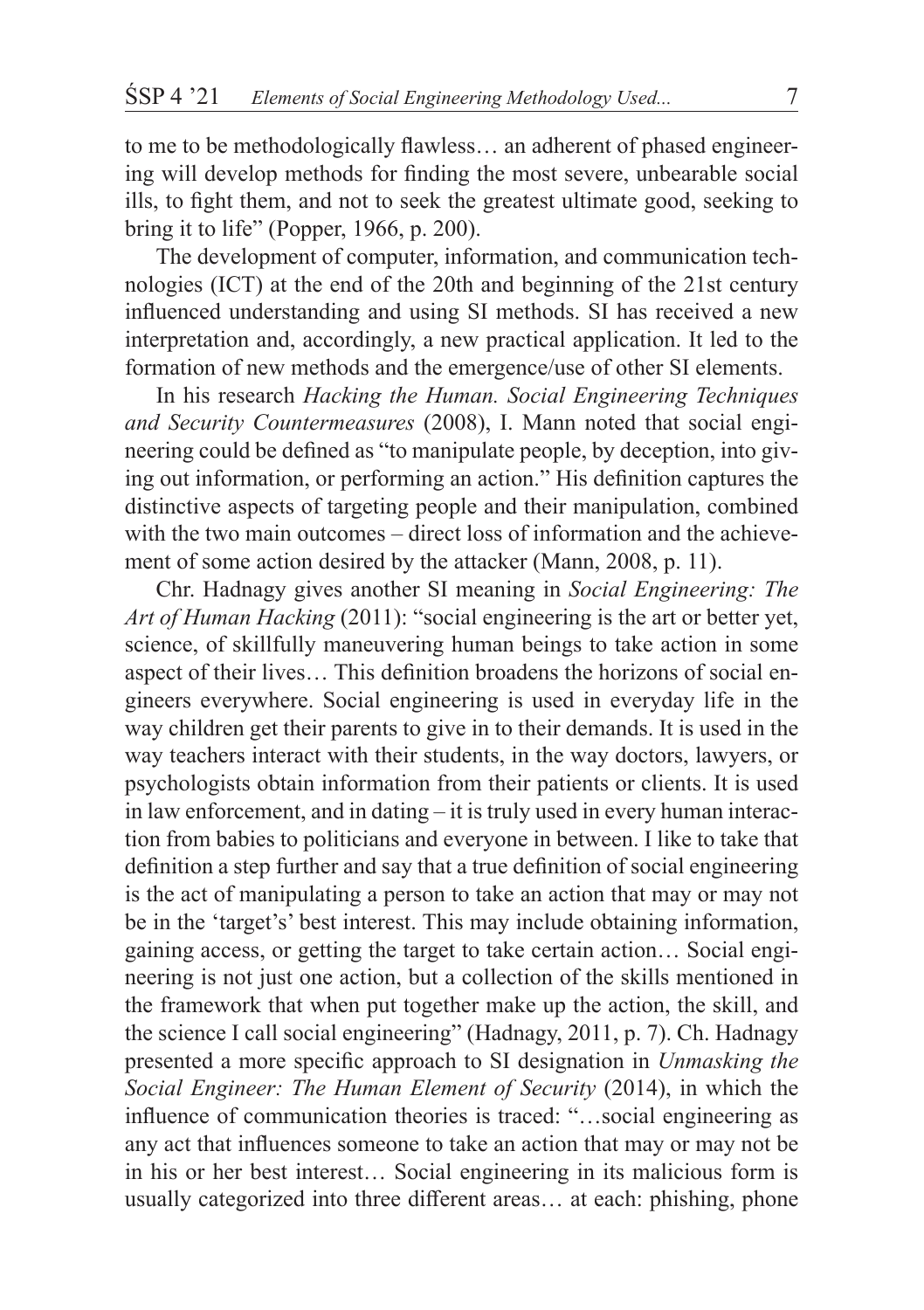elicitation, and impersonation" (Hadnagy, 2014, p. 25). Here it can be noted that the cited quotation makes it possible to adopt the provisions on the use of SI at the national and individual levels. Therefore, the method (and level) of SI became one of the main ones used during the pandemic.

In this regard, one should pay attention to the remark of G. Pocheptsov in *(Des) information* (2020). Based on the communicative component of SI, Pocheptsov argued: "A person does not react well to what can be described as tough management, when he is forced to do something. Greater success is brought by soft (really invisible) control, because in this case there is no one to resist: as if both the object and the subject of control are absent." Leant on this, Pocheptsov gives examples of influence (soft control): "An interesting variant of covert governance is what Jacques Ellul designated as sociological propaganda… If the propaganda we are accustomed to, in its terminology – political, goes from top to bottom, then sociological propaganda is horizontal, this is the influence of what a person sees with his own eyes around him. It turns out that political propaganda works with virtual objects, and they, in fact, can go as far as they like from reality, replacing it; meanwhile, sociological propaganda works with 'living' objects, only with reality, for this reason it is interpreted by the consumer as reliable" (Pocheptsov, 2020, pp. 17, 83–84).

It leads to the following intermediate conclusions. SI is an actively researched theoretical and practical area. Each researcher interprets this phenomenon in his own way, dependently on scientific interests. If Popper recognized the basic elements of SI – state, goal, methods, result, then SI expands to the following – the state (government) goal, result, method, individual from the point of view of ITC, in subsequent approaches. New elements are introduced, such as phishing, phone elicitation, impersonation, influence, persuasion, and manipulation. It should be highlighted that the SI is aimed at changes in the state. SI uses a certain methodology to achieve the set goals and desired results.

The COVID-19 pandemic developed mainly in two waves. The first wave was from mid-March to mid-May 2020, and the second wave was from January to 2021. SI methods and tools were used at each stage of the pandemic.

During the pandemic, a new phenomenon appeared in the world, European information, and political sphere. We understand it as the sum of information, communication links, processes between state, political actors, the system of traditional media, social networks, and societies.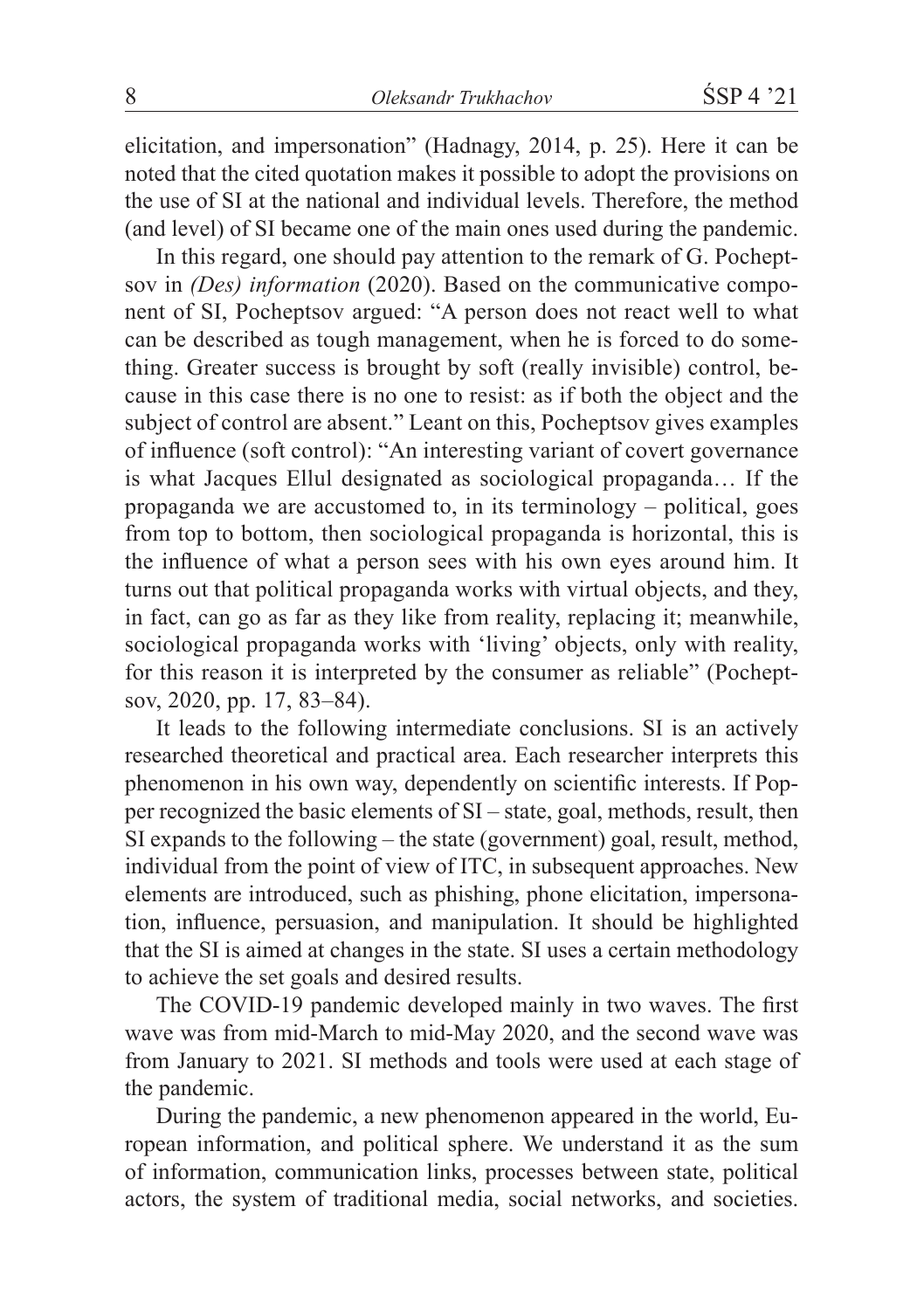It was introduced by the World Health Organization – infodemic (pun from English infodemic  $=$  information  $+$  pandemic). The term denotes the transfer of fake information, disinformation, and information beneficial to the state that produced it to large communities. Traditional media and social networks have become the main instruments of this phenomenon. It allows a discussion on the exploitation of media and social networks as the main tools of the modern SI methodology. In this paper, the term "exploitation" is interpreted according to the Oxford dictionary as exploiting a situation in which somebody unfairly treats somebody else, especially to make money from their work (*Oxford learners dictionaries*). The chosen term is used because, in this case, to obtain the greatest benefit in the world and European politics, exploit 1) the principles of a democratic press and its foundations, and 2) the level of public confidence in traditional mass media. In other words, the identified principles maximize benefits by promoting individual narratives for the benefit of a third of countries. That is, obtaining the expected result in the form of the greatest benefit through the promotion of prepared narratives in the information space to change public opinion in the EU countries. The scope of these narratives ranges from attempts to impose a point of view about the EU's weakness in the fight against the pandemic to attempts to lift sanctions on the Russian Federation (RF) and change the EU's policy toward the Eastern Partnership states. According to two special reports – *EEAS SPECIAL REPORT Disinformation on the coronavirus – short assessment of the information environment EU* dated March 19, 2020, and *EEAS SPECIAL REPORT UPDATE: short assessment of narratives and disinformation around of the COVID-19/CORONAVIRUS PANDEMIC* of April 24, 2020 on the EUvsDiSiNFO website (https://euvsdisinfo.eu) – the disinformation and negative narratives are stated in the EU information sphere. In the preamble to the report *Disinformation on the coronavirus – short assessment of the information environment EU* one can read: "While disinformation includes the inadvertent dissemination of false information, disinformation campaigns involve the deliberate production and/or distribution of authentically false content disseminated for political or financial reasons." The task of these narratives is to change the point of view and/ or push the citizens of the EU countries to make false decisions (EEAS SPECIAL REPORT 19.03.2020). Here are some examples and recorded false information materials:

– The coronavirus is a biological weapon deployed alternatively by China, the US, the UK, or even Russia (to destroy the EU and NATO);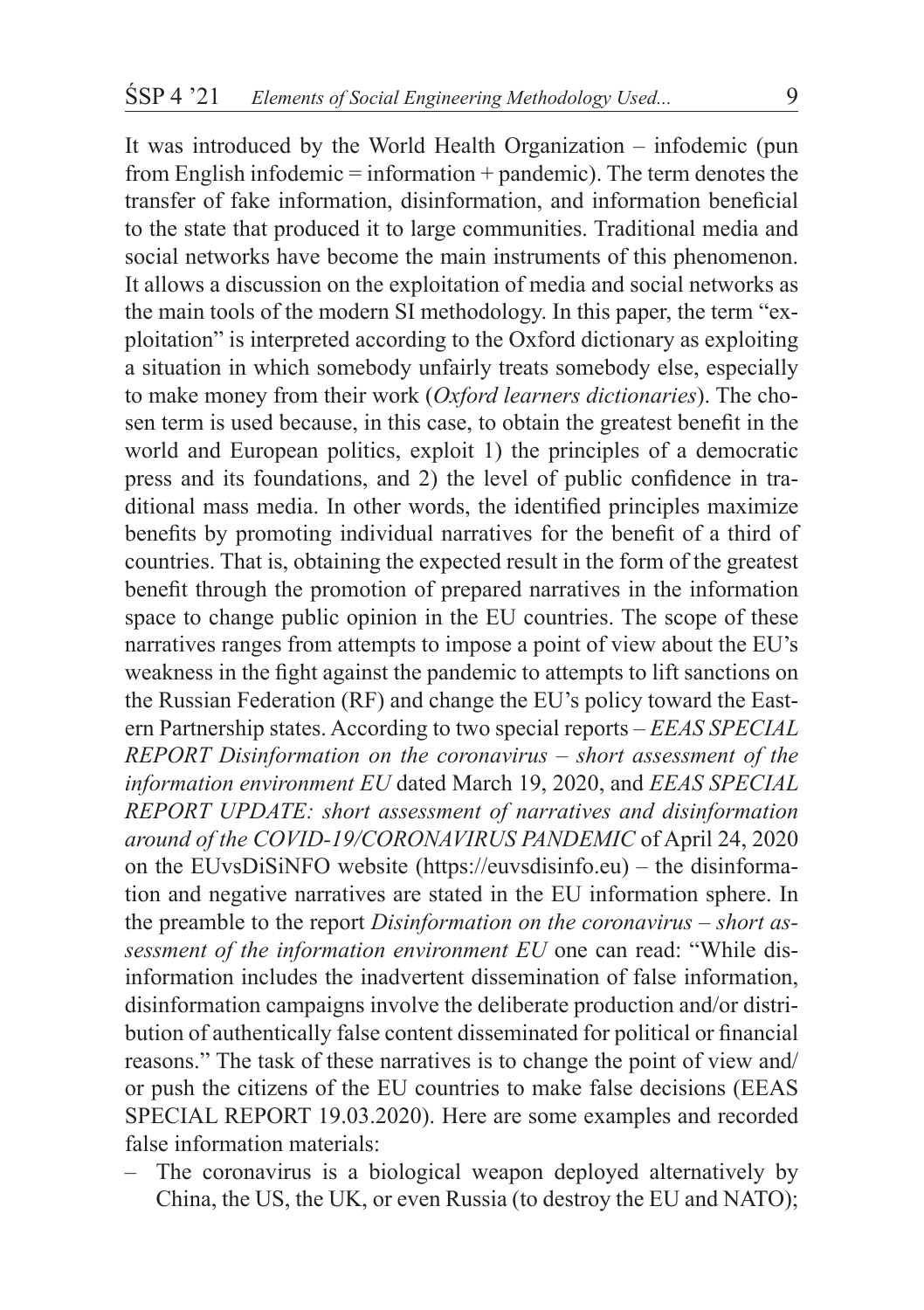- The coronavirus did not break out in Wuhan, China the US is concealing its true origin, which is, in fact, the US or US-owned laboratories across the world;
- The EU is not ready to provide urgent support to its Member States – instead, they have to rely on external support (e.g., Italy), with China mentioned most often as the source of such assistance;
- China is coming to rescue the EU as Brussels abandons EU Member States (EEAS SPECIAL REPORT, 19.03.2020).

Here are excerpts from the EEAS SPECIAL REPORT UPDATE: short assessment of narratives and disinformation around of the COVID-19/ CORONAVIRUS PANDEMIC of April 24, 2020, "Despite their potentially grave impact on public health, official and state-backed sources from various governments, including Russia and – to a lesser extent – China, have continued to widely target conspiracy narratives and disinformation both at public audiences in the EU and the wider neighborhood" [*EEAS SPECIAL REPORT UPDATE* of April 24, 2020]. The quotations demonstrate the identified focus on building a certain (negative) response to the actions of the ES in the fight against the pandemic. Also, their focus and number indicate planned acts, the results of which are interesting for some states/governments.

Based on the mentioned approaches to SI, one can note that researchers provide many constituent methodological elements of SI. As Chris Hadnagy (2011) argued, there are separate "social engineers:" hackers, spies, and governments. Characterizing a government as a social engineer, Hadnagy Chr. (2011) notes, "Governments: Not often looked at as social engineers, governments utilize social engineering to control the messages they release as well as the people they govern. Many governments utilize social proof, authority, and scarcity to make sure their subjects are in control. This type of social engineering is not always negative, because some of the messages governments relays are for the good of the people and using certain elements of social engineering can make the message more appealing and more widely accepted" (Hadnagy, 2011, p. 45). We add that Popper also spoke about the main role of the state in social engineering. Governments, like social engineers, use the following elements such as "influence and the art of persuasion is the process of getting someone else to want to do, react, think, or believe in the way you want them to" (ibid.).

To illustrate this point, we should follow the example: "During December 2020 and the first quarter of 2021, the Russian campaign to pro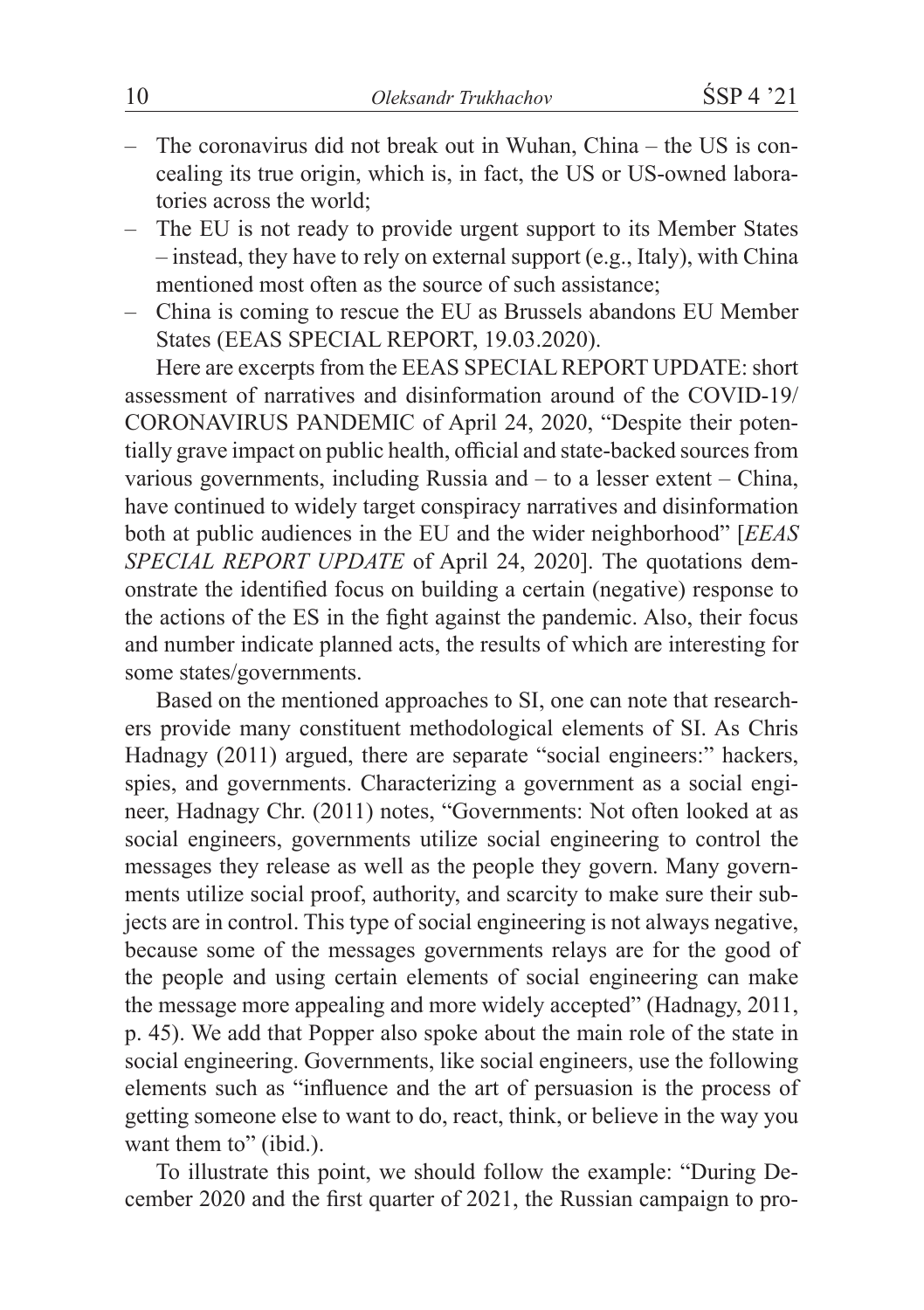mote the Sputnik V vaccine has accelerated and developed into a *wholeof-government approach* including state authorities, state companies and state mass media in almost daily interventions. Russian officials not only promote the Sputnik V vaccine but also engage in antagonistic messaging, using disinformation to accuse the West and the EU of sabotaging the Russian vaccine" (*EEAS SPECIAL REPORT UPDATE April 24, 2020*) or "President Putin appearing regularly in state media reports promoting Sputnik V and commenting on western vaccines recently, in his State of the Union" (ibid.). The result of these efforts was the consent of some states, like members of the EC (Czech Republic, Hungary, Slovenia) and non-members of the Commonwealth (Moldova, Belarus), to allow the Sputnik V vaccine for being used in their territories.

Thus, we can draw the following intermediate conclusion: traditional media are actively exploited in SI to disseminate the necessary narratives and form given points of view, which can be converted into practical components to gain benefits.

As noted, in the modern approach to SI, the use of ITC was indicated. This approach is driven by the social engineering's task to influence individual thinking. Therefore, using social networks in SI provides an opportunity to address the individual directly and anonymously. In this methodology, widespread social networks play a special role, primarily Facebook, Twitter, etc.

J. Willemo noted: "Malign actors are able to hide behind anonymous social media accounts, pages, or groups, exploiting a system designed to protect privacy rights. Much of the news we now consume is being promoted without source attribution and without advertising transparency. This provides many opportunities for malign actors to target unsuspecting audiences with disinformation and other forms of information activities without users ever knowing about it… These are the broader vulnerabilities that enable the abuse of the online information environment through which malign actors can manipulate public opinion, trick people, and undermine trust in society. Other vulnerabilities, such as lack of training and education, and trust in media and governmental actors, are contextual and vary from nation to nation. The malicious use of social media is not merely a question of abuse of the terms and policies of the social media platforms; it is as much a question of abuse of the human mind and the fundamental tenets on which our democratic societies are based" (Willemo, 2019).

It should also be noted that popular social networks do not fully control their users' content. As a result, it is possible to use the SI for the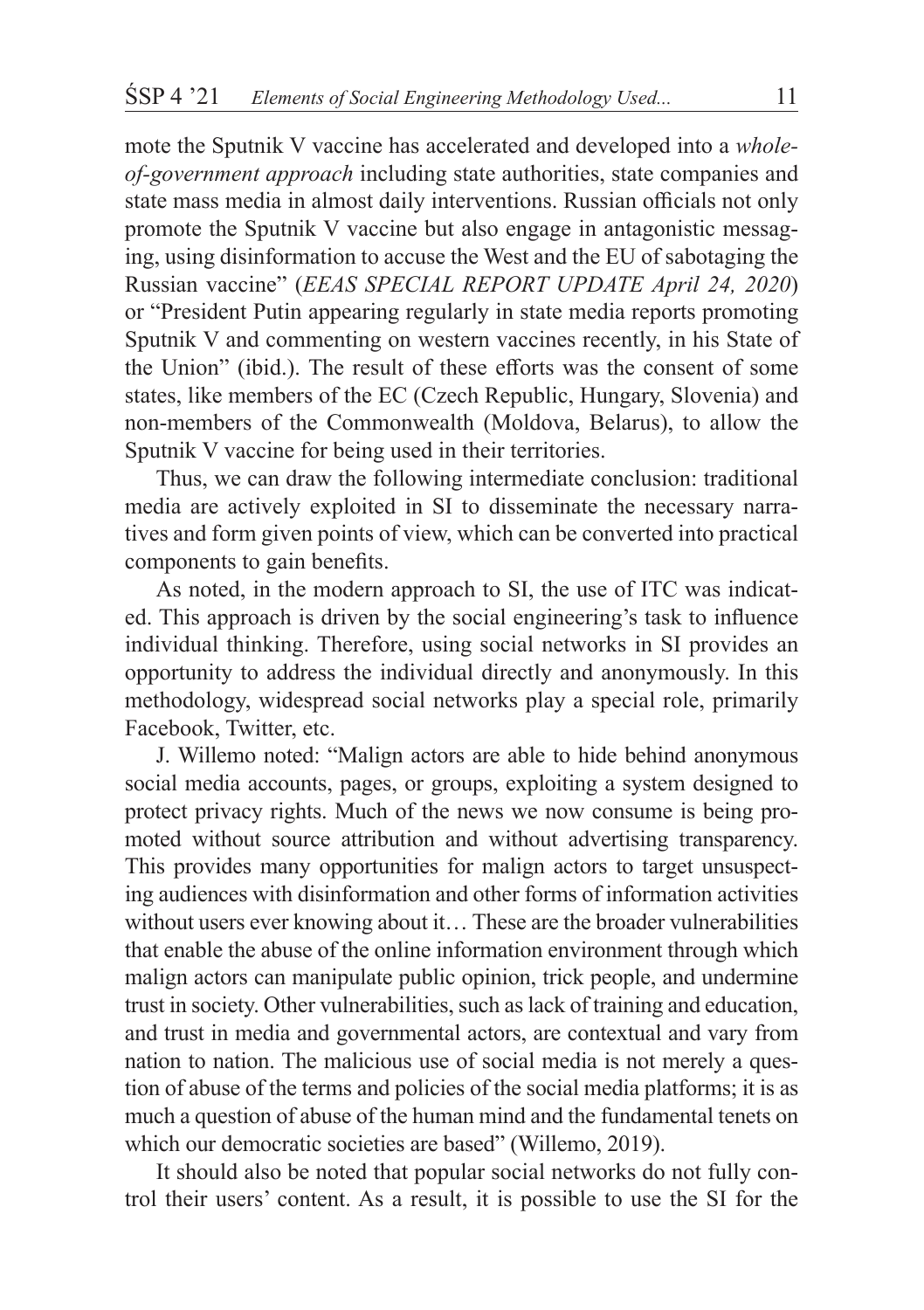interested actors. This problem is indicated in the Report *How Facebook can Flatten the Curve of the Coronavirus Infodemic* (Avaaz, 2020). "Facebook's reluctance to retroactively notify and provide corrections to every user exposed to harmful misinformation about the coronavirus is threatening efforts to 'flatten the curve' across the world and could potentially put lives at risk" (Avaaz, 2020).

A separate component of modern SI is hacking and planned cyberattacks. These elements are used to form negative attitudes toward governments and state institutions and attempts to break their activities.

European Medical Agency (EMA) said that the "ongoing investigation of the cyberattack on EMA revealed that some of the unlawfully accessed documents related to COVID-19 medicines and vaccines have been leaked on the internet. This included internal/confidential e-mail correspondence dating from November, relating to evaluation processes for COVID-19 vaccines. Some of the correspondence has been manipulated by the perpetrators prior to publication in a way which could undermine trust in vaccines… Dutch media involve Chinese and Russian hackers in attack on EMA" (EMA, 2020).

Thus, we can note that the use of ICT, particularly popular social networks in modern SI methodology, is aimed at changing the thinking of individuals and their influence on decision-making. Another approach to using ICT in SI is cyberattacks and hacking, which aim to damage a reputation and undermine trust. To illustrate, we give an example of practical cooperative use of modern SI methodology, which included such components as – traditional media, social networks, and speeches of interested actors. The main elements were influence and persuasion by broadcasting the necessary information in the media and social networks. As a clear example, consider the Russian Federation's "humanitarian aid" for Italy in March 2020.

The authors of the SI Act tried to take advantage of the situation that developed during the beginning of the COVID-19 epidemic in the EU. The form was chosen for the performance "humanitarian mission." The action was held using the SI methodology with the support of mass communication and information technologies: PR technology, influence, disinformation, and propaganda. The action was carried out as follows: fourteen planes of the RF Ministry of Defense delivered "humanitarian cargo," which turned into a whole PR campaign. Russian military trucks drove half of the country to deliver aid from Rome to the north. The action took place against the background of increasing information pressure. Sputnik Italia was involved, managing misinformation and publish-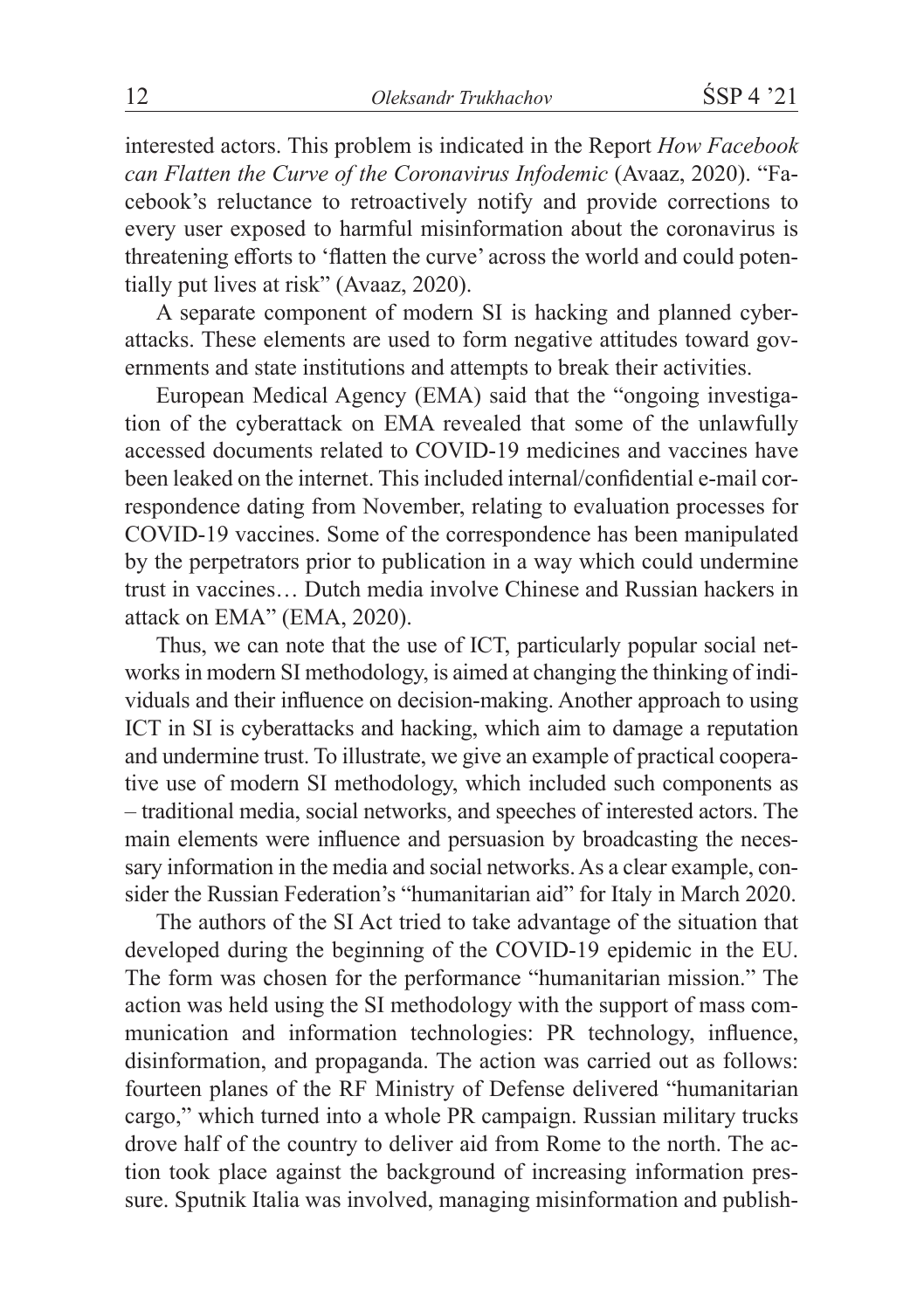ing news about the action, which had three million reactions on Twitter. Moreover, e-mails were sent to Russian-speaking citizens of the EU, describing "assistance from the Russian Federation." Further, in early May, the Italian media "Linkiesta" published a letter from the chairman of the international affairs committee of the Russian Dumaw Leonid Slutsky, which the Russian ambassador to Italy addressed to Slutsky's counterpart in the Senate, Vito Petrocelli. The letter does not mention the humanitarian aid that Russia has provided to Italy. The Italian newspaper explains the Russian appeal precisely as a demand to "pay for the support," nevertheless. The result of this act of the SI can be considered a decrease in the Italians' trust in the EU and its internal politics. According to the "Demopolis" organization, trust in the EU among already skeptical Italians in April 2020 fell to 27%, compared with 42% in January (over the past ten years, a low level of trust, according to Eurobarometer, was recorded only in 2013 – then it was 24%). Italians were so disappointed in the EU that the number of those who would be ready to vote to leave the European Union (by analogy – Italexit) is almost equal to those who would vote to stay (42% versus 44%, according to the Tecnè Institute). Moreover, according to the SWG survey, 52% of Italians consider China their friend (which is 42% more than in 2019), and 32% – Russia. As for the enemies, in the minds of 45% of the Italian public, the enemy no. 1 is Germany, which has admitted to the treatment of fifty Italian patients with coronavirus [Zarembo K. 2020].

The former prime minister of Italy, Enrico Letta, said in an interview for the "Guardian": "We are facing a crisis that is different from previous crises," partly because of the unpredictable progression of the virus, and partly because "Europeanism" has been weakened by other crises of the past decade. The communitarian spirit of Europe is weaker today than 10 years ago," he said, adding that the biggest danger for the EU was "the Trump virus." If everyone takes the strategy of "Italy first," "Belgium first," or "Germany first," he said, "we will all sink altogether" (The Guardian, 2020).

The information is marked by the formation using the SI methodology of destabilizing factors in information security, which could affect the internal structure of the EU, especially integrity.

SI methodology and the rest of methods set against the EU did not go unnoticed by top officials of the European Union. It was stated very specifically by the High Representative of the EU Joseph Borrell, in Declaration*… on behalf of the European Union, on malicious cyber activities*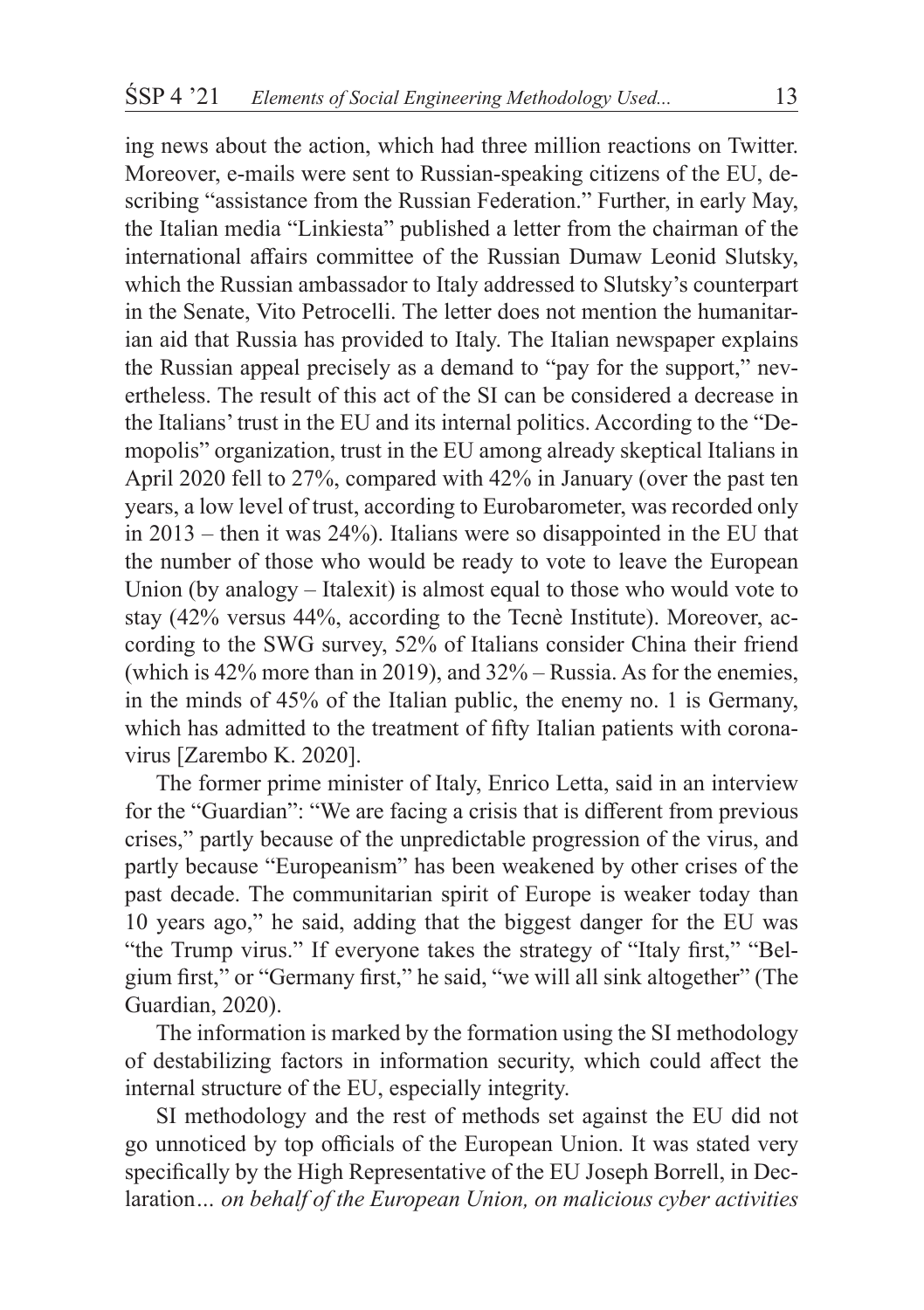*exploiting the coronavirus pandemic* (30.04.2020), "as the coronavirus pandemic spreads around the world, the European Union and its Member States have observed cyber threats and malicious cyber activities targeting essential operators in Member States and their international partners, including in the healthcare sector. Since the pandemic's beginning, significant phishing and malware distribution campaigns, scanning activities and distributed denial-of-service (DDoS) attacks have been detected, some affecting critical infrastructures that are essential to managing this crisis. The European Union and its Member States condemn this malicious behavior in cyberspace, express solidarity with all countries that are victims of malicious cyber activities and underline their continued support to increase global cyber resilience" (European Council, 30.04.2020).

Confirmation of the signs of exploitation of traditional and social media for the application of the SI methodology was the *Joint Statement by the Ministers of Foreign Affairs of France, the Netherlands, the United Kingdom and Germany on the Occasion of World Press Freedom Day*  (May 3, 2020), in which it was said, "A free press is crucial for a comprehensive response to the ongoing COVID-19 pandemic. We must oppose all attempts by any state to use the pandemic to adopt restrictions on press freedom, silence debate, abuse journalists or spread misinformation. It is deeply concerning to see that across the world, publications are contracting and closing, and journalists being made redundant because of falling revenues. Especially in these times, we depend on independent, factbased and reliable journalism. A free press is crucial for a comprehensive response to the ongoing COVID-19 pandemic. Only by keeping the public informed can we prevent a further spread of COVID-19" (Statement on the Occasion of the World Press Freedom Day, 3.05.2020).

It makes it possible to conclude that the EU member states' governments and the Commonwealth governing bodies understand the danger of using the SI methodology against them. There is no direct evidence confirmed by scientific methods (sociological survey) of the impact of the considered efforts for today. Nevertheless, the existence of the narratives themselves is a fact, and we cannot deny their presence in the information and communication of European politics. The construction of the Commonwealth's defensive line was a reaction to the unfriendly SI activities of some states. Emphasis should be placed on using the SI methodology by the Commonwealth as a means of countering threats. First of all, there are elements of SI – influence and the art of persuasion. They should be used to explain the actions of EU institutions, to inform the public about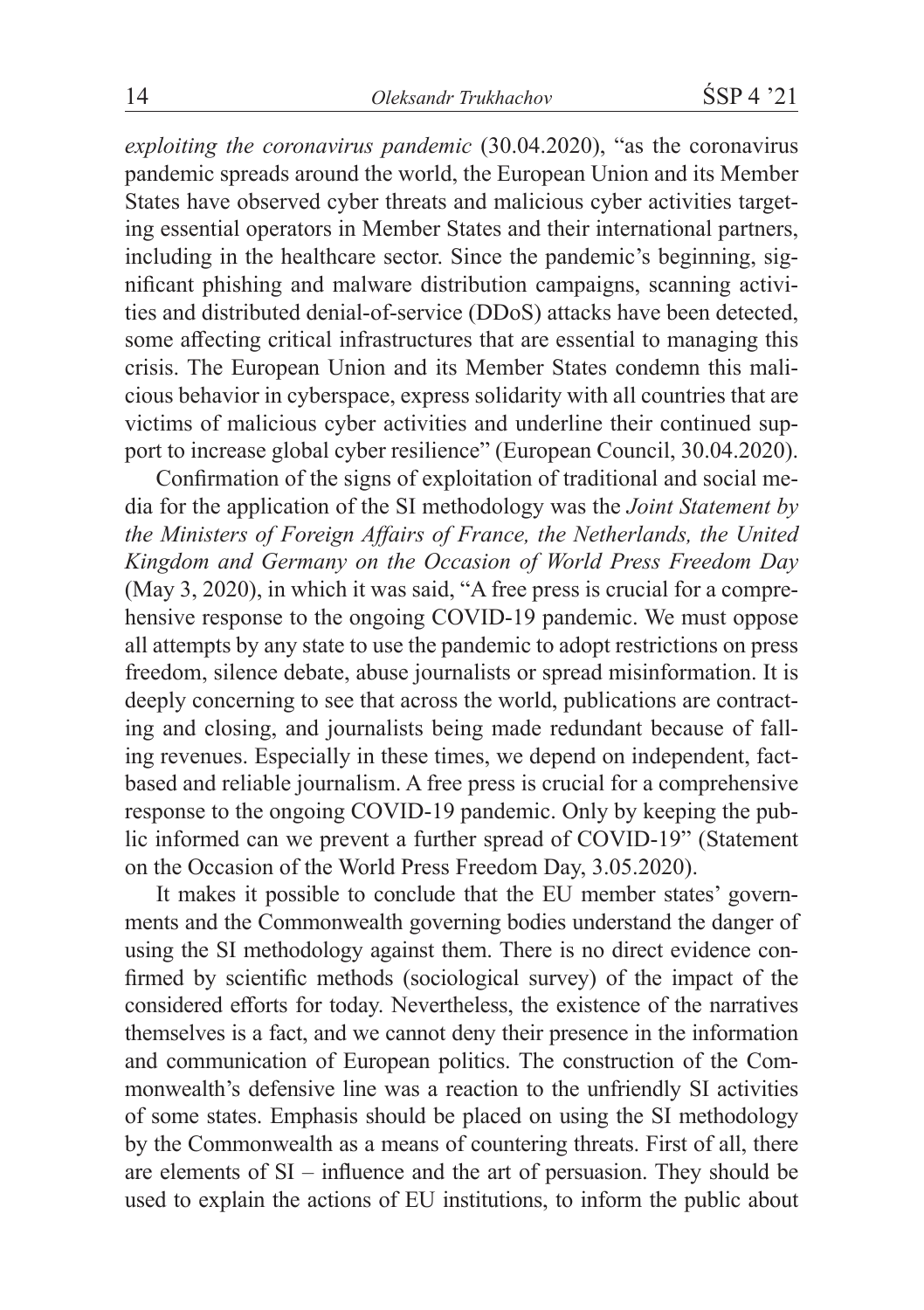the progress of the pandemic. As an example of the use of TIC, let us pay attention to the launch and operation of the European information resource EUvsDiSiNFO (https://euvsdisinfo.eu/), which constantly refutes false narratives and fake news. The result of these efforts is a growing number of EU citizens who understand and accept the main settings for victory over pandemics. Among them, the basic norms are quarantine and vaccination.

In opposition to unfriendly states and the response to their negative use of SI against the EU, the following provisions may arise: 1) a clear and open system of communication between EU member states, 2) interaction between the EU and the states within the Eastern Partnership project, 3) internal communication between the state and the citizen based on truthful and wide information on pandemic measures. It will help overcome the destabilizing factors caused by the COVID-19 pandemic and its accompanying infodemia and vaccinophobia.

To predict that as the effectiveness of pandemic control increases in the EU and the rest of the world, the use of SI methodology and related technologies by some countries and governments will increase the negative perception of EU citizens of the actions of their governments in combating the pandemic.

## **Conclusion**

We note that during the pandemic, some states (Russia, China, and others) used elements of SI to organize the impact on both individuals and governments of EU member states.

The modern approach to the understanding and specific designation of SI is debatable. At the same time, the modern understanding of SI includes several general provisions presented by different authors, including the following: a purpose, a manipulation, an influence, a persuasion, the motivation to perform certain actions, change of thinking, changes in politics, economics, military affairs. In this context, the modern understanding of SI can be considered a set of methods and technologies subordinated to one goal and aimed at obtaining a given result.

The main tools of modern SI are traditional media and social networks, making it possible to reach the widest audience. Traditional media are actively exploited in SI to disseminate and construct the necessary narratives, the formation of given points of view, which are converted into productive activities. The use of ICT and popular social networks in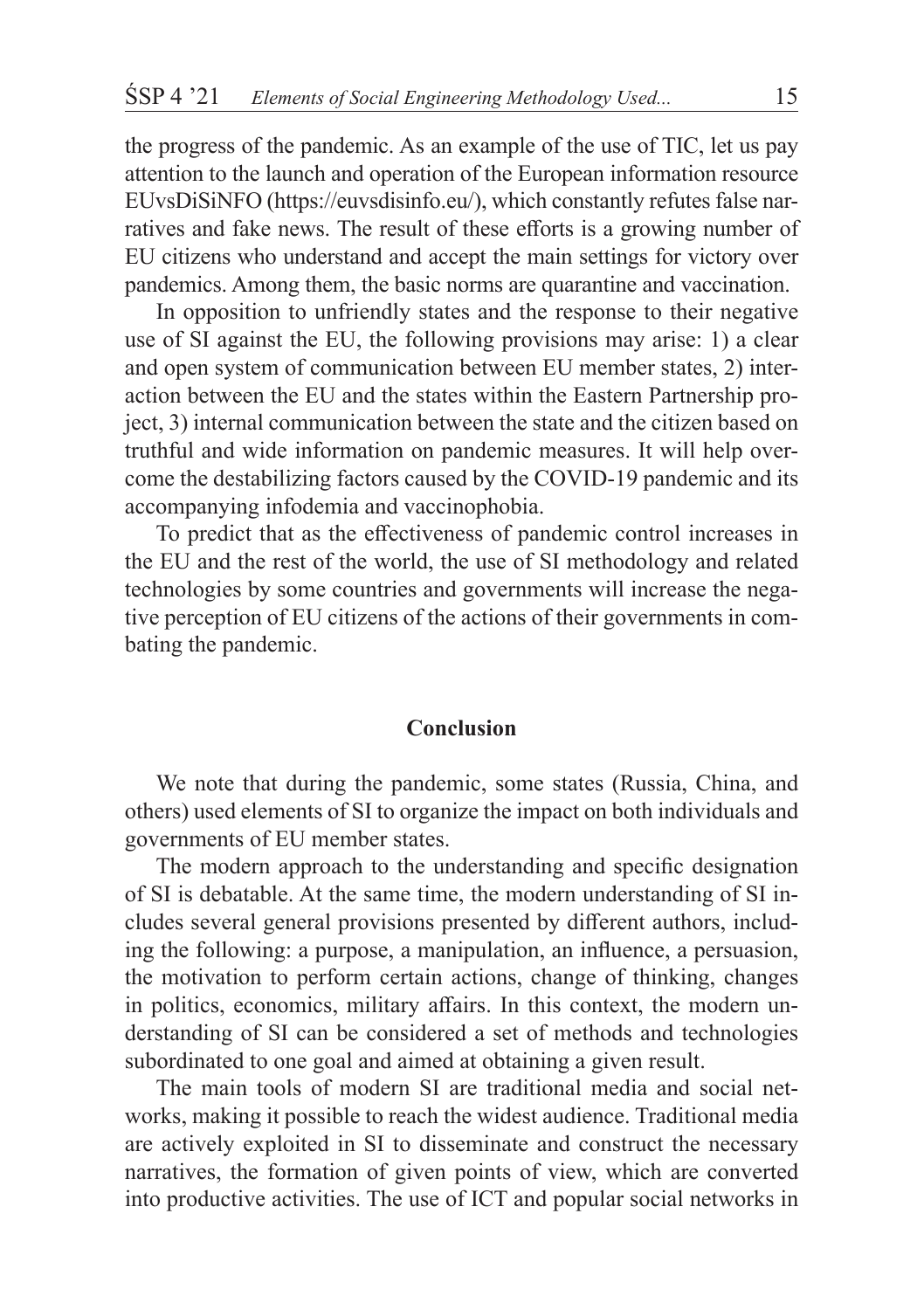modern SI methodology is aimed at changing the thinking of individuals and influencing their decision-making. Another approach to the use of ICT in SI is the organization of cyberattacks and hacking to damage the reputation and reduce trust in government institutions. Destabilizing factors have become the result of the use of SI during the period of pandemics. The narratives formed within the framework of the influence were aimed at creating negative perceptions of the actions of states, members of governments, and political movements of the EU and their partners.

With the increasing effectiveness of the fight against the pandemic in the EC member states and the rest of the world, the use of the SI methodology and related technologies will be intensified by some countries and governments to enhance the negative perception by citizens and governments of individual countries – members of the EC of the complex to combat the pandemic.

An effective response to the use of SI is the constant analysis of disinformation and fake news, the constant attraction of the attention of the mass audience to acts of disinformation. And the construction of our own SI methodology aimed at explaining the directions for overcoming the crisis, which gives the general public an understanding of the real picture of confronting the pandemic.

#### **Bibliography**

- EEAS SPECIAL REPORT: *Disinformation on the coronavirus short assessment of the information environment EU*, EUvsDiSiNFO, March 19, 2020, https:// euvsdisinfo.eu/eeas-special-report-disinformation-on-the-coronavirus-shortassessment-of-the-informationenvironment/?highlight=01%D0%BC%D0% B0%D1%80%D1%82%202020, 15.05.2021.
- EEAS SPECIAL REPORT UPDATE: *Short assessment of narratives and disinformation around of the COVID-19/CORONAVIRUS PANDEMIC*, EUvsDiSiNFO, update 2–22 aprile, https://euvsdisinfo.eu/eeas-special-report-update-2-22-april/?highlight=01%D0%BC%D0%B0%D1%80%D1%82%202020, 21.05.2021.
- European Council *Declaration by the High Representative Josep Borrell, on behalf of the European Union, on malicious cyber activities exploiting the coronavirus pandemic*, 30.04.2020, https://www.consilium.europa.eu/en/press/ press-releases/2020/04/30/declaration-by-the-high-representative-josep-borrell-on-behalf-of-the-european-union-on-malicious-cyber-activities-exploiting-the-coronavirus-pandemic/, 01.05.2021.
- European Medical Agency (EMA) Cyberattack on EMA, update 5 News 15.01.2021, https://www.ema.europa.eu/en/news/cyberattack-ema-update-5, 22.05.2021.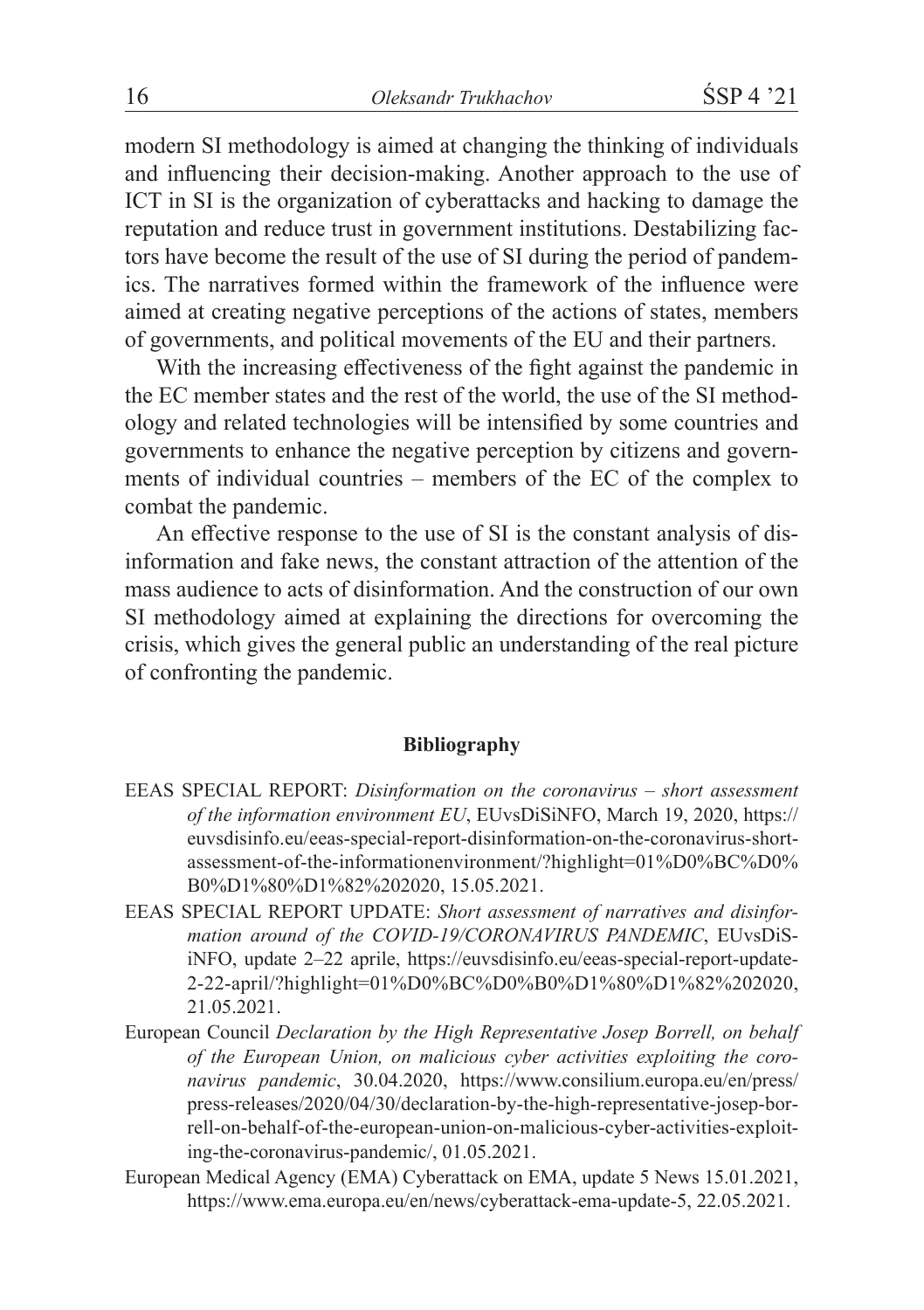- Exploitation. Mind. Oxford learners' dictionaries, https://www.oxfordlearnersdictionaries.com/definition/english/exploitation?q=exploitation, 20.06. 2021.
- Guardian *Coronavirus could be final straw for EU, European experts warn*, https:// www.theguardian.com/world/2020/apr/01/coronavirus-could-be-final-strawfor-eu-european-experts-warn01.04.2020, 31.05.2021.
- *How Facebook can Flatten the Curve of the Coronavirus Infodemic*, Study indicates Facebook is rife with bogus cures and conspiracy theories that remain on the platform long enough to put millions of people at risk, AVAAZ, April 15, 2020, https://secure.avaaz.org/campaign/en/facebook\_coronavirus\_misinformation/, 23.05.2021.
- Mann I. (2008), *Hacking the Human. Social Engineering Techniques and Security Countermeasures*.
- Hadnagy Chr. (2011), *Social Engineering: The Art of Human Hacking*, Indianapolis.
- Hadnagy Chr. (2014), *Unmasking the Social Engineer: The Human Element of Security*, Indianapolis.
- Oxford learners' dictionaries. Meaning of *exploitation*, https://www.oxfordlearnersdictionaries.com/definition/english/exploitation?q=exploitation, 20.06.2021.
- Pocheptsov H. (2019), *(Des) information*, Kyiv.
- Popper C. (1966) *The open society and its enemies*, vol, 1 THE SPELL OF PLATO, London–Henley.
- Persuasion, Mind, *Oxford learners dictionaries*, https://www.oxfordlearnersdictionaries.com/definition/english/persuasion\_1?q=persuasion, 20.06.2021.
- *Statement on the Occasion of the World Press Freedom Day*, Federal Foreign Office, 3.05.2020, https://www.auswaertiges-amt.de/en/newsroom/news/worldpress-freedom-day/2338390.

Tolman H. W. (1909), *Social engineering,* New York.

- Willemo J., *Trends and Developments in the Malicious Use of Social Media* (Strat-ComCo), 19th August 2019, https://stratcomcoe.org/publications/trends-anddevelopments-in-the-malicious-use-of-social-media/81, 15.05.2021.
- Zarembo K., *Life after the disaster: how the pandemic changed the political mood of Italians*, "Evropeyskay Pravda", 13.05.2020, https://www.eurointegration. com.ua/rus/articles/2020/05/13/7109708/, 24.05.2021.

## **Elementy metodologii inżynierii społecznej stosowane podczas pandemii COVID-19**

### **Streszczenie**

Artykuł koncentruje się na elementach inżynierii społecznej (SI) wykorzystywanych przez poszczególne państwa we własnym interesie podczas pandemii COVID-19. Elementy te wykorzystano do kształtowania negatywnej opinii publicz